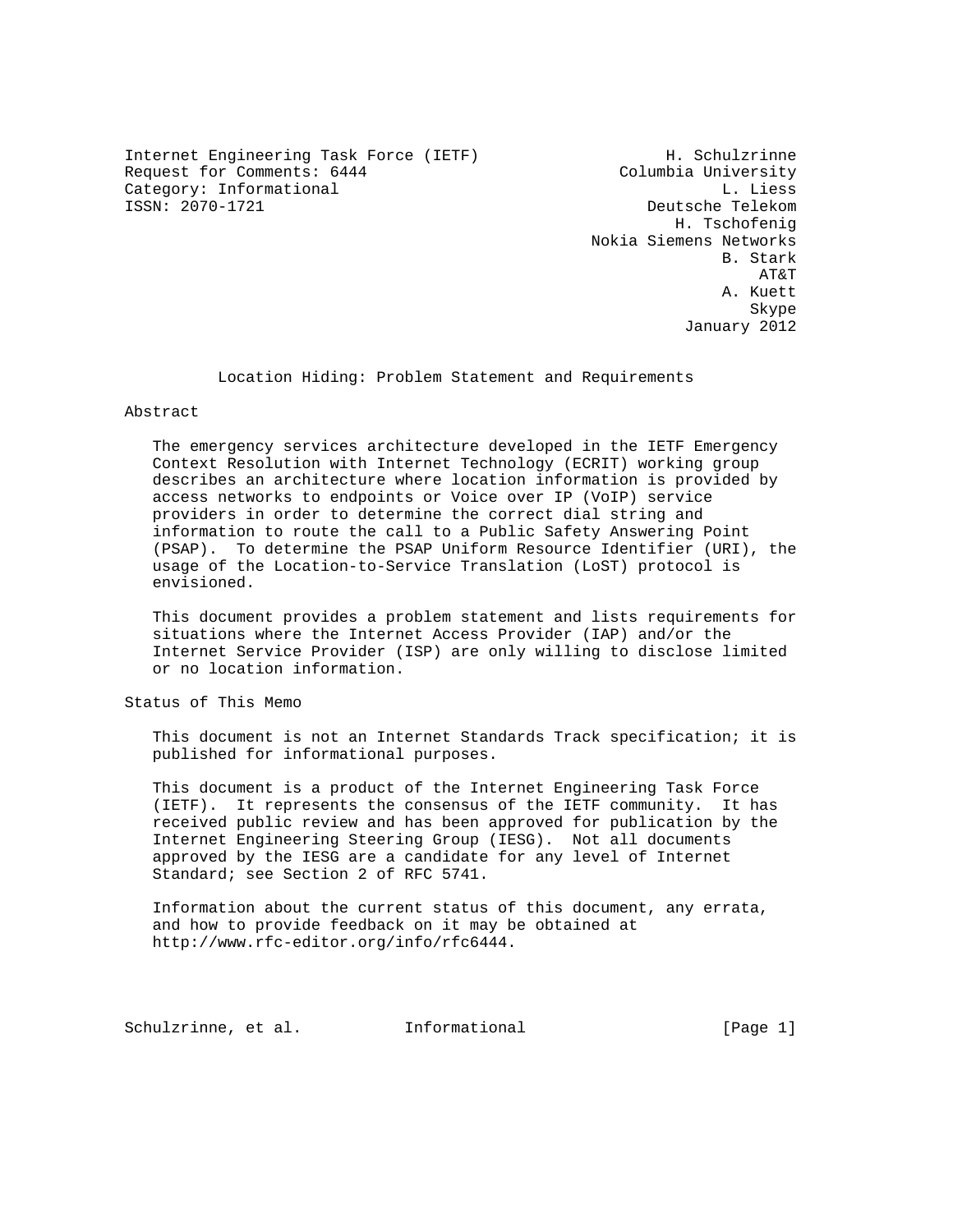Copyright Notice

 Copyright (c) 2012 IETF Trust and the persons identified as the document authors. All rights reserved.

 This document is subject to BCP 78 and the IETF Trust's Legal Provisions Relating to IETF Documents (http://trustee.ietf.org/license-info) in effect on the date of publication of this document. Please review these documents carefully, as they describe your rights and restrictions with respect to this document. Code Components extracted from this document must include Simplified BSD License text as described in Section 4.e of the Trust Legal Provisions and are provided without warranty as described in the Simplified BSD License.

 This document may contain material from IETF Documents or IETF Contributions published or made publicly available before November 10, 2008. The person(s) controlling the copyright in some of this material may not have granted the IETF Trust the right to allow modifications of such material outside the IETF Standards Process. Without obtaining an adequate license from the person(s) controlling the copyright in such materials, this document may not be modified outside the IETF Standards Process, and derivative works of it may not be created outside the IETF Standards Process, except to format it for publication as an RFC or to translate it into languages other than English.

## Table of Contents

| 1.1. Emergency Services Architecture 3 |
|----------------------------------------|
|                                        |
|                                        |
|                                        |
|                                        |
|                                        |
|                                        |
|                                        |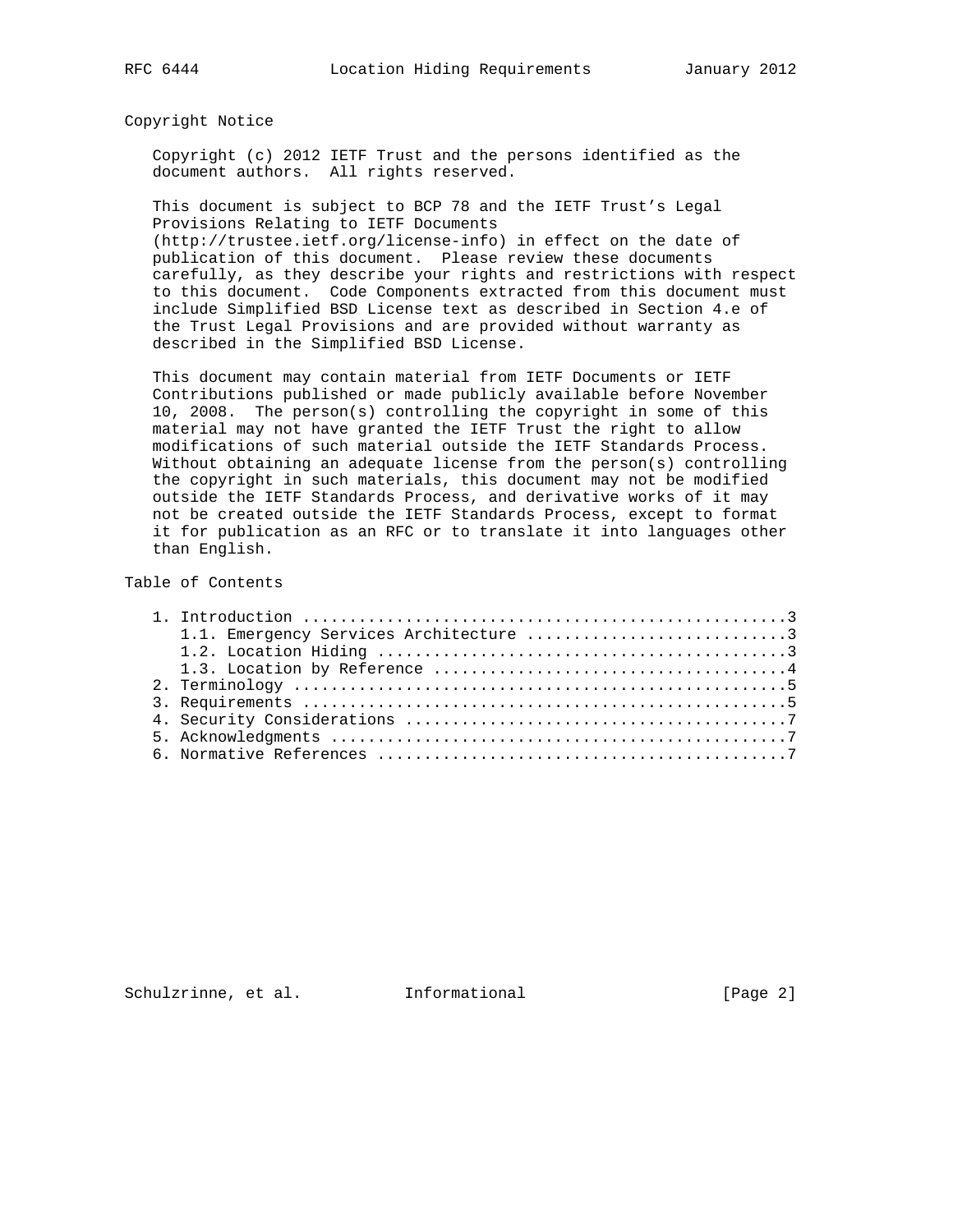## 1. Introduction

1.1. Emergency Services Architecture

 The emergency services architecture developed in the IETF Emergency Context Resolution with Internet Technology (ECRIT) working group, see [RFC6443], describes an architecture where location information is provided by access networks to endpoints or VoIP service providers in order to determine the correct dial string and information to route the call to a Public Safety Answering Point (PSAP). The Location-to-Service Translation (LoST) protocol [RFC5222] allows callers and other call-routing entities to determine the PSAP Uniform Resource Identifier (URI) for a specific geographical location together with a service URN [RFC5031]. The basic architecture is shown in Figure 1 of [RFC6443] and further detailed in the message flow in Figure 2 of [RFC6443].

 For emergency services, location information is needed for three purposes:

- 1. Emergency call routing to the PSAP that is responsible for a specific geographical region.
- 2. Dispatch of the emergency personnel to the scene of an accident, crime, or other type of incident.
- 3. Additionally, a Voice Service Provider (VSP) may need to verify that a call is indeed an emergency call and may therefore require location information to ensure that calls routed to a specific URI point to a PSAP.

 This document focuses on items (1) and (3). Providing location information by the ISP to emergency authorities, including PSAPs, regional emergency management association, and emergency personnel is typically a legal obligation covered by regulatory frameworks.

## 1.2. Location Hiding

 Internet Access Providers (IAPs) and Internet Service Providers (ISPs) typically have little incentive to provide location information to end hosts or independent VSPs (without monetary compensation) for any purpose, including for emergency call routing. The decision to deny disclosure of location information can be driven by a number of technical and business concerns. Some providers may perceive a risk that allowing users to access location information for non-emergency purposes or prior to an emergency call will incur additional server load and thus costs. Other providers may not want

Schulzrinne, et al. Informational [Page 3]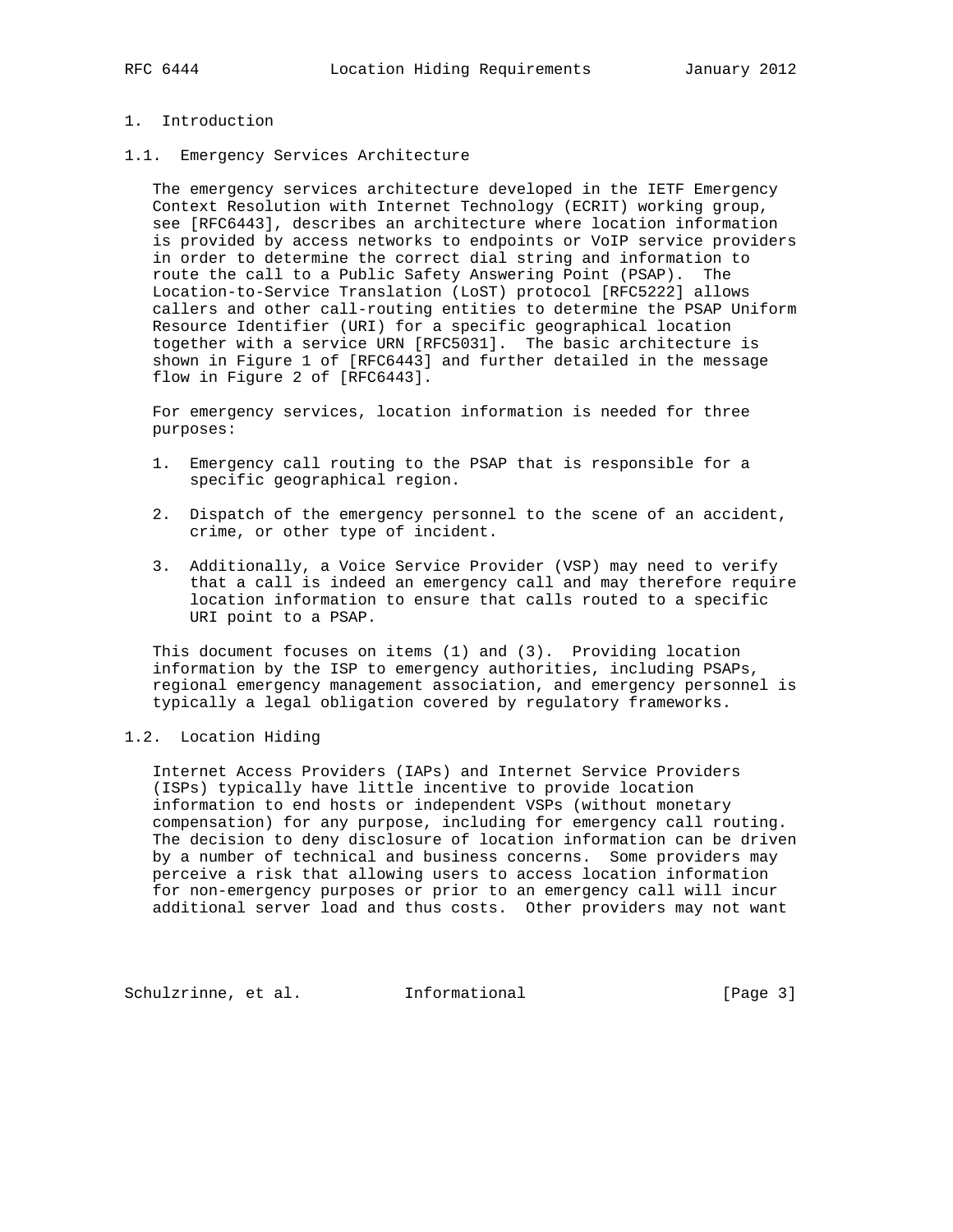to make location information available without the ability to charge for it. Yet, others fear problems with regard to privacy when disclosing location information to potentially unknown third parties.

1.3. Location by Reference

 The work on the Location Configuration Protocol (LCP) indicated the need to provide the capability to obtain Location-by-References (LbyRs) in addition to Location-by-Value (LbyV) from a Location Information Server (LIS).

 The LCP problem statement and requirements document is [RFC5687]. The requirements for obtaining an LbyR via the LCP and the corresponding dereferencing step can be found in [RFC5808].

 HTTP Enabled Location Delivery (HELD), see [RFC5985], is an instantiation of the LCP concept and allows LbyVs and LbyRs to be requested.

 A location reference may already satisfy the requirement for location hiding if the PSAP has the appropriate credentials to resolve the reference. These credentials allow the ISP/IAP to authenticate and to authorize the party that would like to request location information. The policy to obtain these credentials allows ISPs/IAPs to put constraints under which these credentials are handed out. ISPs/IAPs ideally might want to engage in a business relationship with the VSP to receive a financial compensation for the service they provide. On the Internet, the number of VSPs is potentially large and the VSPs would not want to enter a business contract with potentially every ISP/IAP worldwide. The number of potential contracts between ISPs/IAPs and PSAPs is, however, relatively small as they typically need to have a local relationship as PSAPs provide their emergency services support in a certain geographical region for which certain ISPs/IAPs have networks deployed.

 Note that the requirement being met here is for delivery of location information to the PSAP, not for LoST routing or for validation at the VSP. Since LoST [RFC5222] requires location by value, location by reference cannot be used for location-based routing. Also, LoST servers may be operated by independent parties, including VSPs, which again may not be able to resolve the reference to location by value. (Note that LoST is a protocol used for determining the location appropriate PSAP based on location information and a Service URN [RFC5031].)

Schulzrinne, et al. 1nformational [Page 4]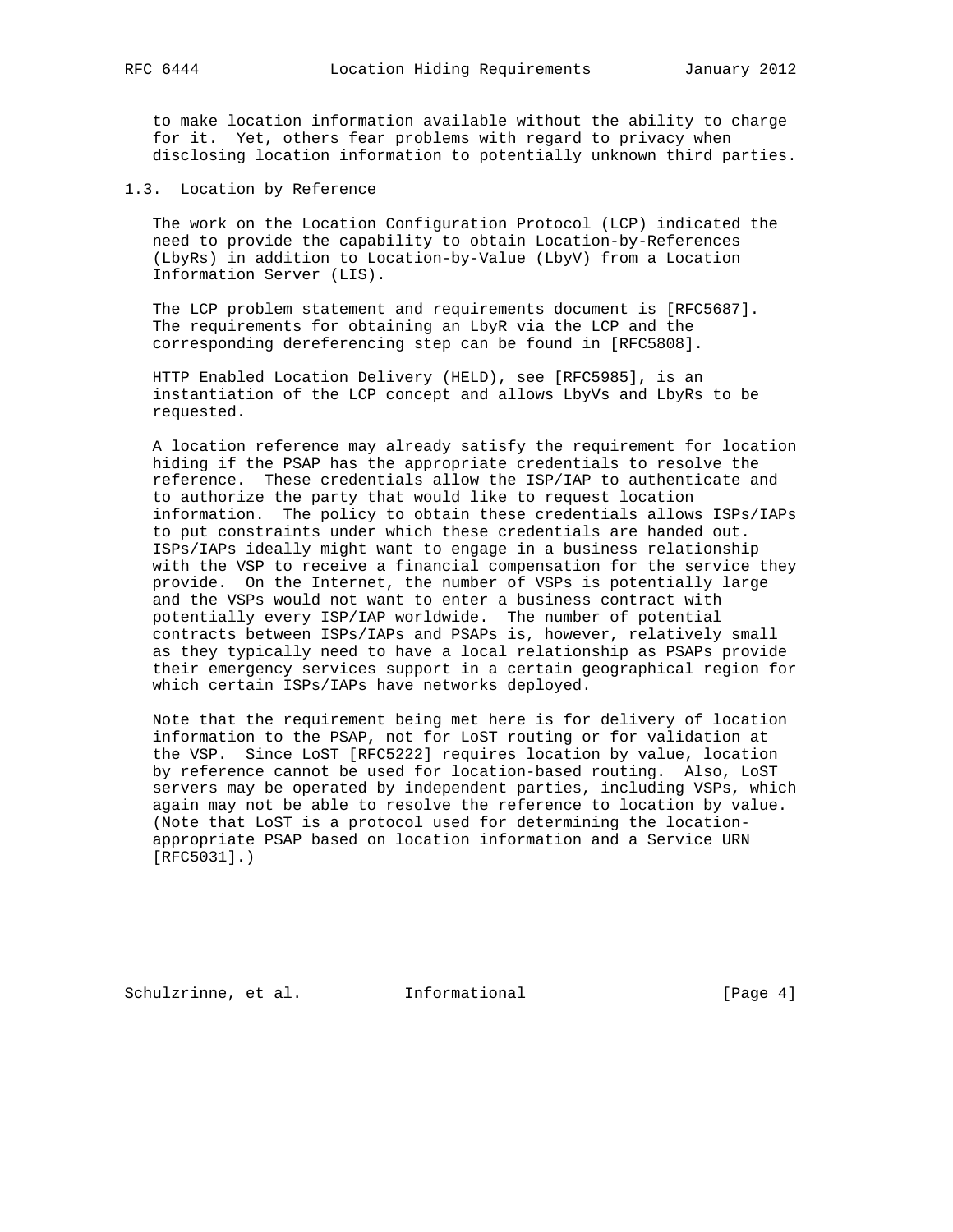2. Terminology

 The keywords "MUST", "MUST NOT", "REQUIRED", "SHALL", "SHALL NOT", "SHOULD", "SHOULD NOT", "RECOMMENDED", "MAY", and "OPTIONAL" in this document are to be interpreted as described in [RFC2119], with the important qualification that, unless otherwise stated, these terms apply to the design of an solution supporting location hiding, not its implementation or application.

This document reuses terminology from [RFC5687].

- 3. Requirements
	- Req-1: There MUST be a way for the ISP/IAP to withhold precise location information from the endpoint and from the VSP.
	- Req-2: The ISP/IAP MUST support the ability of the endpoint or the VSP to route emergency calls.
	- Req-3: The VSP MUST be able to validate that a call purported to be an emergency call is being routed to a bona fide URI, which is denoted by being a URI in LoST for the designated emergency service. This requirement is provided to deal with potential security problems described in Section 5.1 of [RFC5069].
	- Req-4: The PSAP MUST receive precise location information (by value) about emergency callers. As such, any solution MUST be able to provide location information to the PSAP even while withholding it from the emergency caller.
	- Req-5: The proposed solution MUST NOT assume a business or trust relationship between the caller's VSP and the caller's ISP.
	- Req-6: A solution MUST consider deployment scenarios where a VSP does not operate in the same jurisdiction as the PSAP.
	- Req-7: The solution MUST consider that service boundaries for the various emergency services responsible for a particular location may differ.
	- Req-8: The steps needed by the endpoint for emergency calling SHOULD be no different when location is withheld versus when location is not withheld. In particular, user agents cannot require additional configuration to discover in which particular environment (hiding or no hiding) they find themselves.

Schulzrinne, et al. Informational [Page 5]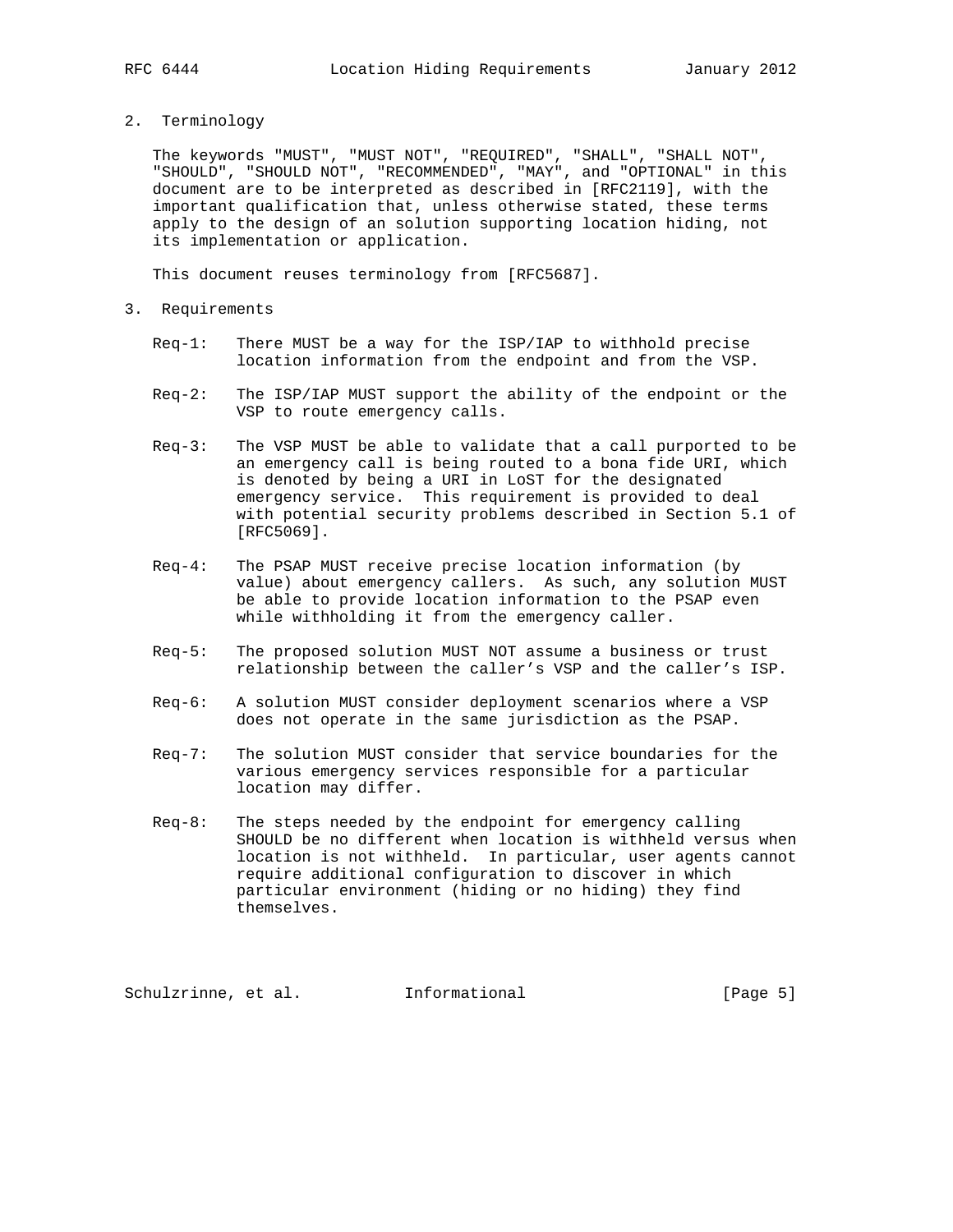- Req-9: The solution SHOULD work without the ISP/IAP having to support SIP and without the need to utilize SIP between the endpoint and the VSP.
- Req-10: The solution MUST work if PSAP boundaries have holes. (For a discussion about holes in PSAP boundaries and their encoding, the reader is referred to [RFC5964].)
- Req-11: The solution MUST NOT assume the existence of Emergency Service Routing Proxies (ESRPs) per country, state, and city.
- Req-12: The solution MUST consider that service boundaries for different emergency services may differ, but they overlap at the location of the caller.
- Req-13: Though the solution MAY add steps to the emergency call routing process described in [RFC6443], these steps MUST NOT significantly increase call setup latency. For example, the revised process MUST NOT include "trial-and-error" operations on its critical path, such as attempts at LbyR resolutions that may take time to time out.
- Req-14: The solution MUST allow the end host to determine PSAP/ESRP URLs prior to the call, for all emergency services.
- Req-15: The solution MUST allow user agents (UAs) to discover at least their dial string ahead of the emergency call.
- Req-16: The solution MUST have minimal impact on UAs, i.e., a solution is preferred if it does not require a substantially different emergency service procedure compared to the procedure of dealing with emergency services where no location hiding is applied.
- Req-17: The solution MUST NOT interfere with the use of LoST for non-emergency services.
- Req-18: The solution MUST allow emergency calls to reach an IP-to- PSTN gateway rather than the IP-based PSAP directly.
- Req-19: The solution MUST NOT shift effort (externality), i.e., the convenience of the location-hiding ISP MUST NOT impose a burden on user agents or non-hiding ISPs/IAPs and SHOULD NOT impose a burden on VSPs.
- Req-20: The solution SHOULD minimize the impact on LoST, SIP conveyance [RFC6442], and DHCP.

Schulzrinne, et al. 1nformational (Page 6)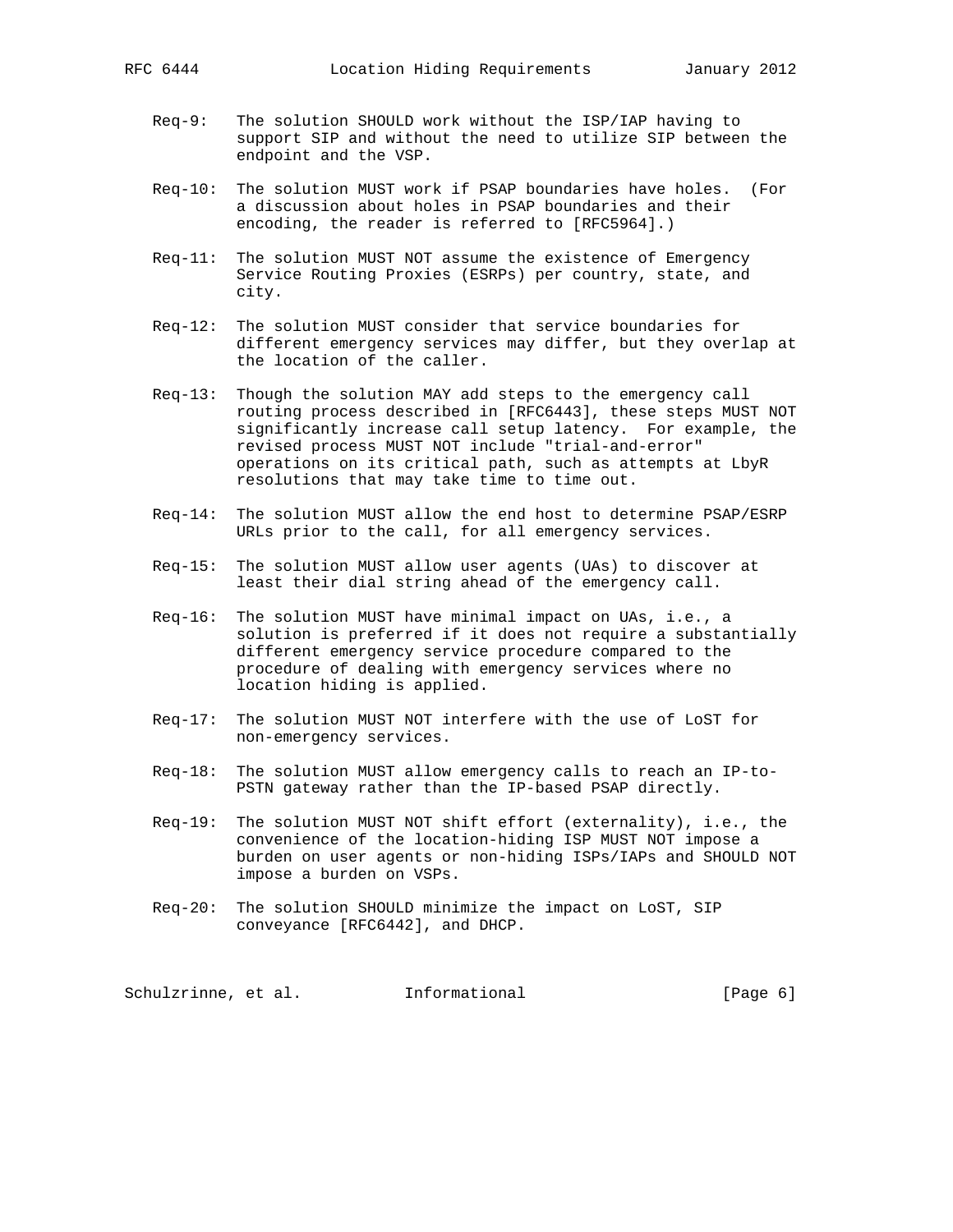- Req-21: The solution SHOULD NOT break in the presence of NATs and SHOULD consider the presence of legacy devices, as described in [RFC5687].
- 4. Security Considerations

 This document does not raise additional security consideration beyond those mentioned in [RFC5687] and discussed in this document.

5. Acknowledgments

 We would like to thank the following ECRIT working group members (in no particular order) for their contributions:

- o Andrew Newton (andy@hxr.us)
- o James Winterbottom (James.Winterbottom@andrew.com)
- o Brian Rosen (br@brianrosen.net)
- o Richard Barnes (rbarnes@bbn.com)
- o Marc Linsner (mlinsner@cisco.com)
- o Ted Hardie (hardie@qualcomm.com)

 The authors would also like to thank Ben Campbell for his Gen-ART review. Additionally, we would like to thank Jari Arkko, Alexey Melnikov, Tim Polk, and Dan Romascanu for their IESG review.

- 6. Normative References
	- [RFC2119] Bradner, S., "Key words for use in RFCs to Indicate Requirement Levels", BCP 14, RFC 2119, March 1997.
	- [RFC5031] Schulzrinne, H., "A Uniform Resource Name (URN) for Emergency and Other Well-Known Services", RFC 5031, January 2008.
	- [RFC5069] Taylor, T., Tschofenig, H., Schulzrinne, H., and M. Shanmugam, "Security Threats and Requirements for Emergency Call Marking and Mapping", RFC 5069, January 2008.
	- [RFC5222] Hardie, T., Newton, A., Schulzrinne, H., and H. Tschofenig, "LoST: A Location-to-Service Translation Protocol", RFC 5222, August 2008.

Schulzrinne, et al. 1nformational 1999 [Page 7]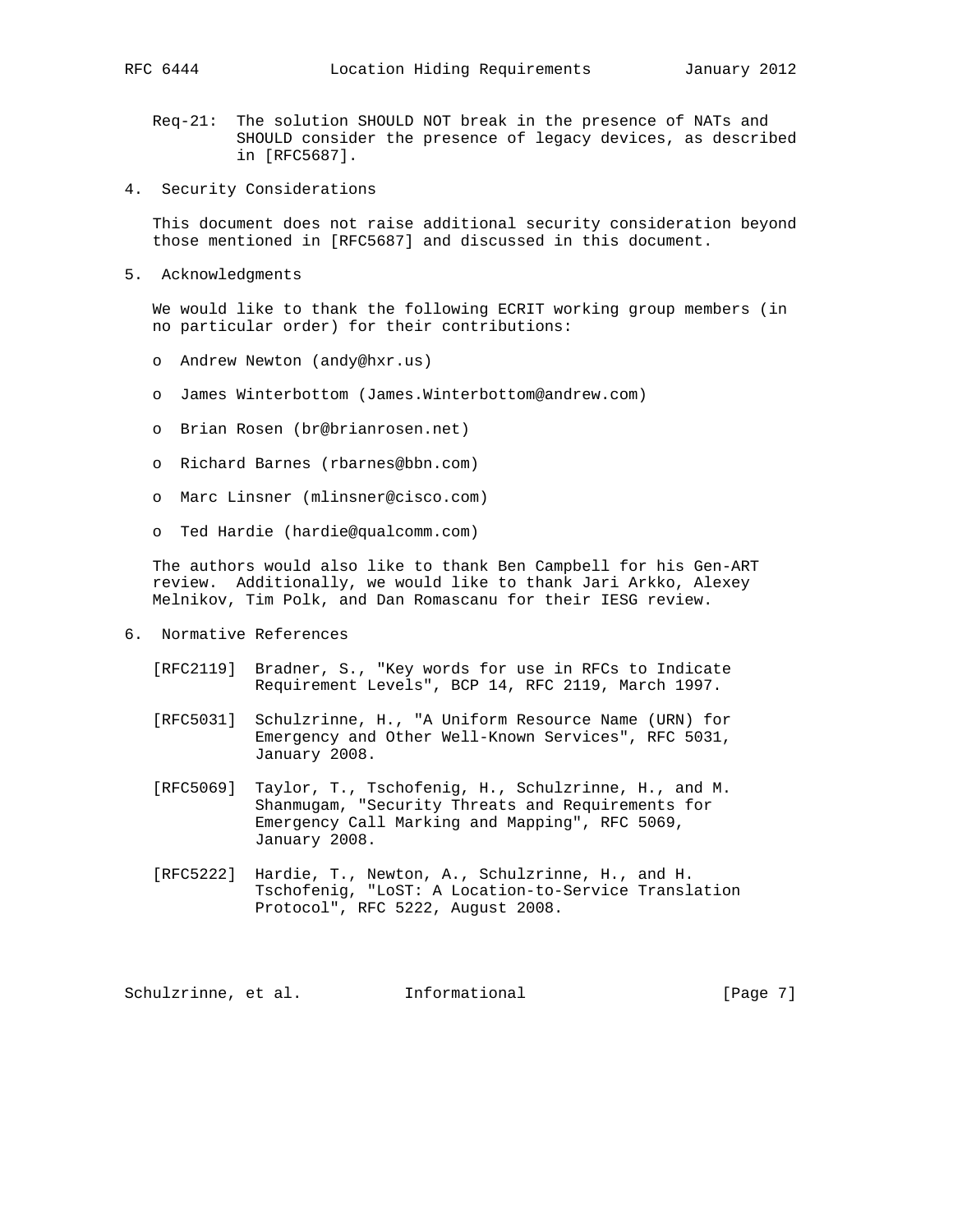- [RFC5687] Tschofenig, H. and H. Schulzrinne, "GEOPRIV Layer 7 Location Configuration Protocol: Problem Statement and Requirements", RFC 5687, March 2010.
- [RFC5808] Marshall, R., "Requirements for a Location-by-Reference Mechanism", RFC 5808, May 2010.
- [RFC5964] Winterbottom, J. and M. Thomson, "Specifying Holes in Location-to-Service Translation (LoST) Service Boundaries", RFC 5964, August 2010.
- [RFC5985] Barnes, M., "HTTP-Enabled Location Delivery (HELD)", RFC 5985, September 2010.
- [RFC6442] Polk, J., Rosen, B., and J. Peterson, "Location Conveyance for the Session Initiation Protocol", RFC 6442, December 2011.
- [RFC6443] Rosen, B., Schulzrinne, H., Polk, J., and A. Newton, "Framework for Emergency Calling Using Internet Multimedia", RFC 6443, December 2011.